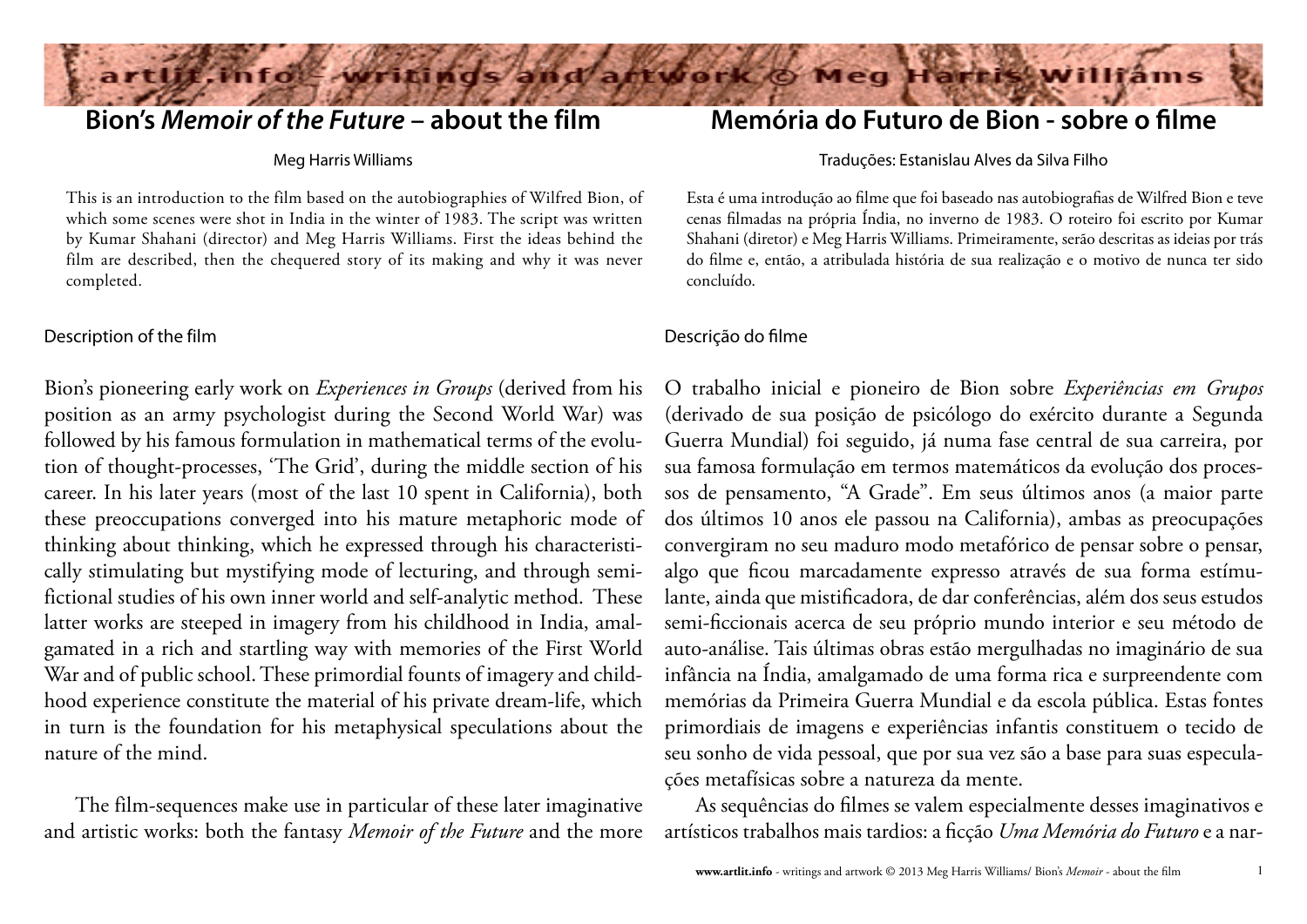straightforward autobiographical narrative *The Long Week-End* (which was acclaimed by Richard Ellman in the *TLS* as a World War I classic on a par with Robert Graves' *Goodbye to All That*). The aim of the film is to dramatise Bion's concepts using his own autobiographical metaphors. Its aim is to evoke the emotional interactions involved in the process of thinking and 'learning from experience'. The method of presentation is one in which images from childhood recur in different forms, interwoven with fantasies shaped by later experience, to form an internal drama. The intention is to maintain a double perspective of external event and internal reality.

The characters in the film therefore have both a realistic and a fantasy existence. They include: Bion's parents and sister; his English foster-family the Rhodes; his Indian foster-mother the Ayah; a schoolteacher, Colman; a Priest; a Psycho-Analyst; the Devil; an invader 'Man'; a Scientist; a group of soldiers and a group of schoolboys.

Bion himself describes mental exploration in terms of an 'archaeology' of the mind which treats of the future co-extensively with the past. Taking childhood as its source, this film will not only explore biographical events in the life of Bion, but also use the condition of childhood as a matrix for the development of his later philosophical ideas.

The ambiguities of this 'archaeology' are modelled also in the form of the film itself, which uses as a structural principle the concept of the interaction of time past and time future, through its exploration of repetition and memory. The film does not therefore adhere to traditional methods of narrative, characterisation and presentation of points of view, but focus much more on the process of struggle between different directions and dimensions within the mind, that cannot be contained within a unitary concept of personality.

rativa autobiográfica mais direta *The Long Week-End* (que foi aclamado por Richard Ellman no TLS como um clássico da Primeira Guerra Mundial em pé de igualdade com o *Goodbye to All That* de Robert Graves). O intuito do filme é dramatizar os conceitos de Bion usando suas próprias metáforas autobiográficas. Seu objetivo é o de evocar as interações emocionais envolvidas no processo do pensamento e do 'aprender com a experiência'. O método de apresentação é tal que imagens desde a infância se repetem em diferentes formas, entrelaçadas com fantasias moldadas pelas experiências posteriores, de modo a formar um drama interno. A intenção é manter uma perspectiva dupla de eventos externos e da realidade interna.

Os personagens do filme, portanto, têm ambos uma realidade e uma existência de fantasia. Eles incluem: pais e irmã de Bion; sua família inglesa adotiva, os Rhodes; sua babá e cuidadora indiana, a Ayah; uma professora, Colman; um padre; um psicanalista; o Diabo, um invasor, o 'Homem'; um cientista; um grupo de soldados e um grupo de estudantes.

O próprio Bion descreve a exploração mental em termos de uma "arqueologia" da mente que trata do futuro co-extensivamente ao passado. Tomando infância como ponto de partida, este filme não só explora acontecimentos biográficos da vida de Bion, mas também utiliza a condição da infância como uma matriz para o desenvolvimento de suas ideias filosóficas posteriores.

As ambiguidades dessa "arqueologia" também estão delineadas na forma do filme em si, que utiliza como um princípio estrutural o conceito da interacção de tempo passado e do tempo futuro, por meio da exploração de repetição e de memória. O filme não adere, portanto, aos métodos tradicionais de narrativa, caracterização e apresentação de pontos de vista, mas se concentra muito mais sobre o processo de luta entre diferentes direções e dimensões dentro da própria mente, algo que não pode ficar contido num conceito unitário de personalidade.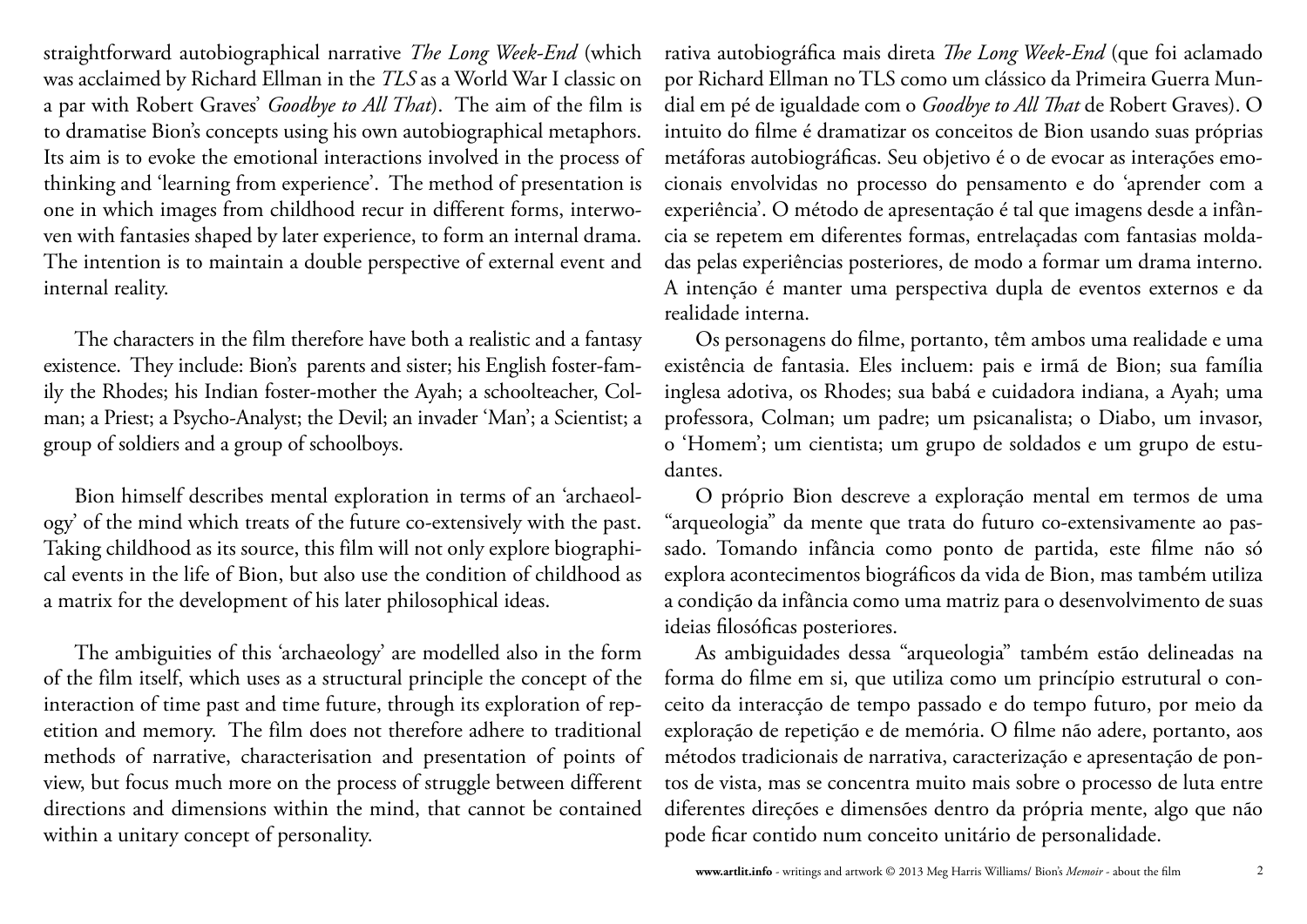Given this Bionic perspective of 'grouping' within the mind, the film is in a position to explore afresh the drama of 'groups' larger than the individual: of institutions and communities (the family, school, army); and to examine from a new viewpoint political and social themes (such as war, colonialism, cultural clashes) which already have a significant tradition in cinematic representation.

Bearing in mind Bion's own stress on the necessity for learning to observe the experience of the moment, the progression of the film is not chronological. Instead of showing the passage from one event to another, it shows the evolution of an internal Work-Group from the initial strictures of a 'basic-assumption' mentality. The repressive grip of this mentality was symbolised for Bion by the D.S.O. he was awarded during the war, which became for him a badge of shame. The film dramatises conflicts within Bion himself, by means of central metaphors drawn from his childhood experience, and figures from Indian and English religion and history: hence the Tiger Hunt, the Train and 'electric city', the Run; hence Krishna and Christ, the Devil and the Virgin, the 'green hill' of sacrifice. These conflicts represent the positions and processes defined by Bion as 'Pairing', 'Dependence', and 'Fight-Flight', and the movement towards 'K' (Knowledge) or away from it to '–K'.

The conflicts become manifest at key 'caesuras' or points of catastrophic change which, within the film, include birth; the transition between India and England made at the age of eight; and the First World War – all of which contribute to Bion's metaphor of 'invasion' of the self. The film begins and ends with an image of the birth of its subject, Wilfred Bion – the first caesura. The temporal circularity emphasises another kind of progression – the development of the relationship of the internal characters, in a way which also evokes the intuition of their origins in pre-natal experience.

Although the film's main interest is experimental in that it explores

Diante dessa perspectiva bioniana de "agrupamento" dentro da mente, o filme está em posição de explorar novamente o drama de "grupos" maiores que o individuo: as comunidades e instituições (família, escola, exército); e examinar a partir de um novo ponto de vista temas políticos e sociais (como a guerra, o colonialismo, os choques culturais) que já possuem uma tradição significativa na representação cinematográfica.

Tendo em mente toda a ênfase que Bion dá à necessidade de aprender a observar a experiência do momento, a progressão do filme não é cronológica. Em vez de ir mostrando a passagem de um evento para outro, traz a evolução de um Grupo-de-Trabalho interno, a partir do seu inicial estrangulamento de mentalidade de "pressuposto básico". A opressão dessa mentalidade repressiva foi simbolizada por Bion através do D.S.O. (Distinguished Service Order) com que ele foi laureado durante a guerra, e que se tornou para ele um motivo de vergonha. O filme dramatiza conflitos interiores de Bion consigo mesmo, por meio de metáforas centrais extraídas de suas vivências infantes e figuras da religião indiana, inglesa, além da História: desde a Caça ao Tigre, o Trem e "Electric City", a Corrida; desde Krishna e Cristo, o Diabo, e a Virgem, a "colina verde" de sacrifício. Esses conflitos representam as posições e os processos definidos por Bion como "Acasalamento", "Dependência" e "Luta-Fuga", e o movimento no sentido de 'K' (conhecimento) ou para longe dele para '–K'.

Os conflitos se manifestam em "cesuras" chave ou em pontos de mudança catastrófica, dentro do filme, incluindo o nascimento; a transição entre a Índia e a Inglaterra aos oito anos de idade; e da Primeira Guerra Mundial – algo que contribuiu com a metáfora de Bion de "invasão" do self. O filme começa e termina com uma imagem do nascimento de sua pessoa, Wilfred Bion – a primeira cesura. A circularidade temporal, enfatiza um outro tipo de progressão – o desenvolvimento da relação dos personagens internos, de maneira a também evocar a intuição de suas origens na experiência pré-natal.

Apesar do interesse principal do filme ser experimental, na medida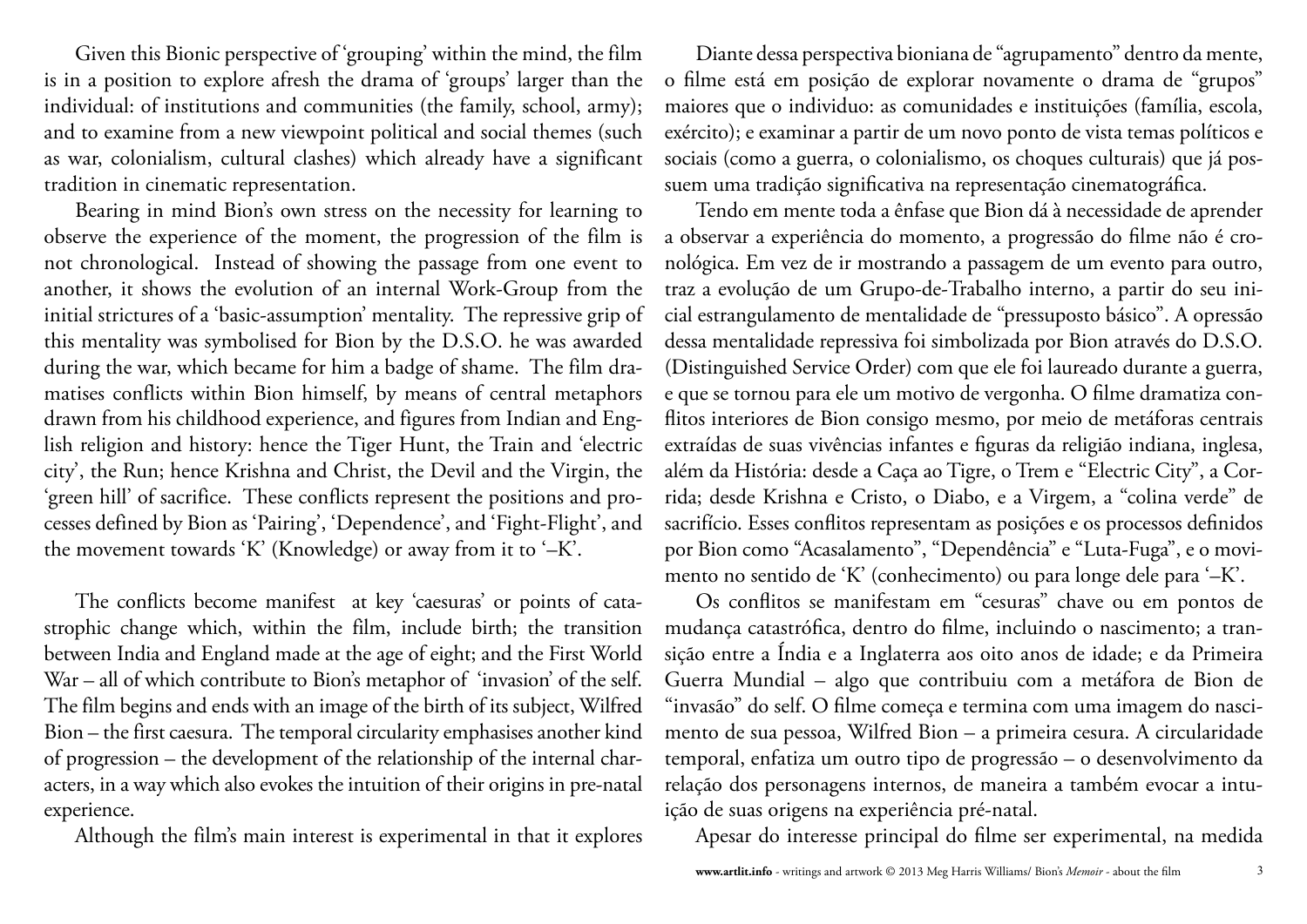the film medium in terms of certain psychoanalytic ideas, those ideas are intended to be dramatised in such a way that the film may speak to a wider intellectual audience with a general concern for education.

### History of the film

The film was an ambitious, never-completed venture, born of the inspiration of a young Bombay psychoanalyst, Udayan Patel, and his friend Kumar Shahani, who was already known as a brilliant formalist art-film director for his film *Maya Darpan:* on YouTube:

### http://www.youtube.com/watch?v=8CxQdrCthJk

Shahani mentions the origins of the making of the Bion film in a web interview with *Projectorhead* film journal:

http://www.projectorhead.in/four/shahani.html

Patel died in 2012 and his artistic focus, including his friendship with Shahani, are recorded in this obituary:

http://m.indianexpress.com/news/a-matter-of-living/928707

Bion had agreed to do a documentary interview-style film with them in India, where he was going to return for the first time since his childhood. However he suddenly became ill with leukaemia and died a few weeks before his planned visit in 1979.

The idea of a film continued, if anything more enthusiastically than before, but in a changed form. Kumar and Udayan came to England shortly after Bion's death to investigate the possibility of a biographical film about Bion with particular emphasis on his Indian childhood. They were looking for support and information from the psychoanalytic community in London, and also for financial investment. The only members in London who were interested were my mother, Martha Harris, and stepfather Donald Meltzer, and a number of their students, some of em que explora o veículo filmográfico à luz de certas ideias psicanalíticas, procura-se destinar essas ideias de tal forma que o filme possa falar para um público intelectualmente mais amplo, com um propósito, grosso modo, educativo.

## História do filme

O filme foi uma ambição, uma aventura jamais-concluída, nascido da inspiração do jovem psicanalista Ayoung Bombay, de Udayan Patel e de seu amigo Kumar Shahani, que já era conhecido como um brilhante diretor de arte formalista, por seu filme *Maya Darpan*: YouTube:

http://www.youtube.com/watch?v=8CxQdrCthJk

Shahani fala sobre as origens da realização do filme de Bion em uma web-entrevista para o periódico de filmes Projectorhead:

http://www.projectorhead.in/four/shahani.html

Patel morreu em 2012 e seu enfoque artístico, incluindo sua amizade com Shahani, estão registrados neste obituário:

### http://m.indianexpress.com/news/a-matter-of-living/928707

Bion havia concordado em fazer um documentário em estilo de entrevista com eles, na Índia, para onde pretendia voltar pela primeira vez, desde a sua infância. No entanto, ele foi subitamente pego pela leucemia e morreu algumas semanas antes de sua visita planejada em 1979.

A ideia de um filme continuou, inclusive tendo algo de mais entusiasmo do que antes, mas de uma maneira modificada. Kumar e Udayan vieram para a Inglaterra logo após a morte de Bion para investigar a possibilidade de um filme biográfico sobre Bion, com particular ênfase em sua infância indiana. Eles estavam à procura de informações e apoio da comunidade psicanalítica em Londres, além de investimento financeiro. Os únicos membros em Londres que estavam interessados eram minha mãe, Martha Harris, e meu padrasto, Donald Meltzer, e também um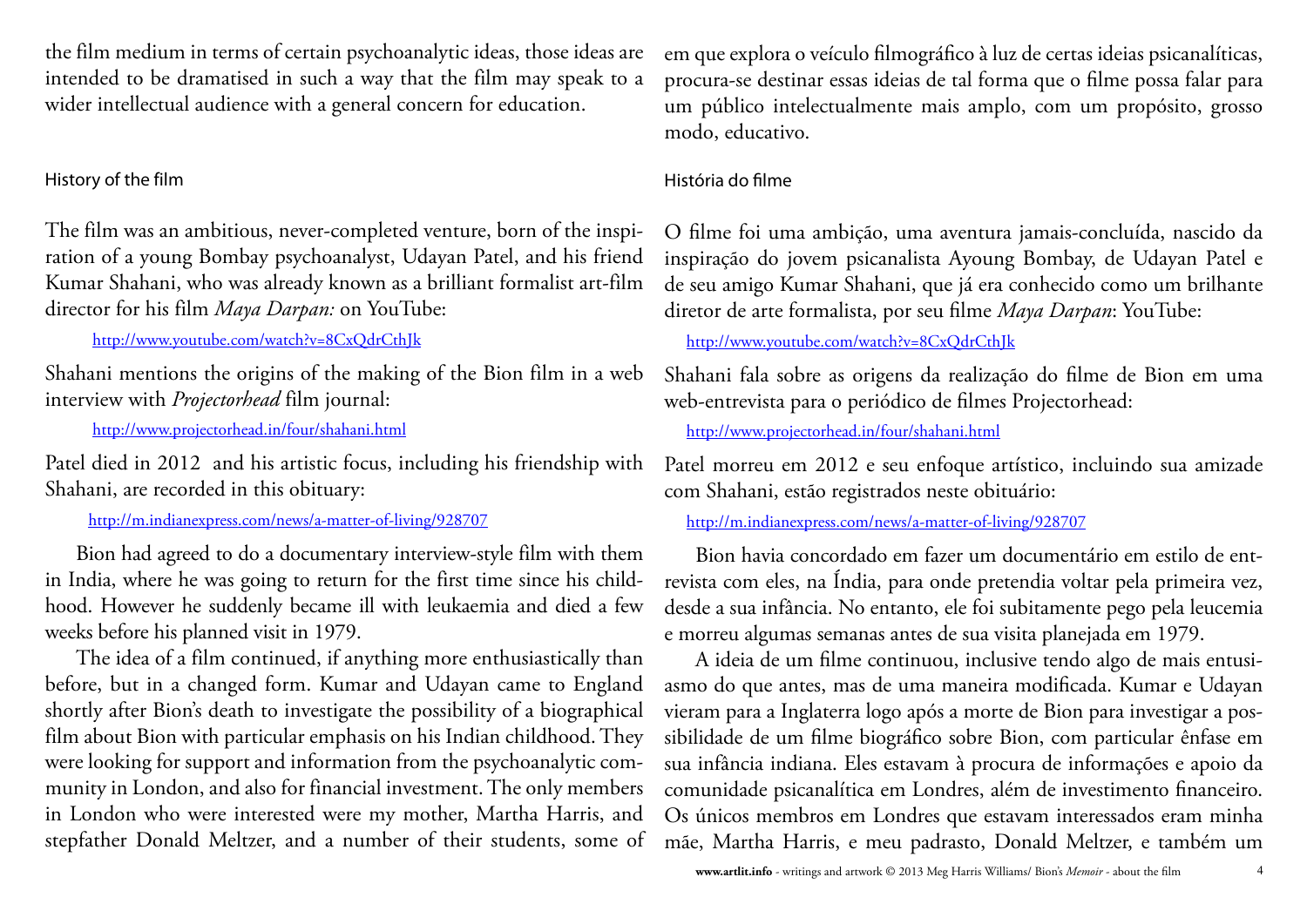whom had film connections (such as Robby Stein) and helped to gather the acting cast on the English side. A considerable sum of money was raised by the Roland Harris Educational Trust, partly from private subscriptions in the UK and abroad, but primarily from the sale of a house in Oxford which had been bought as a result of a bequest from psychotherapist Doreen Weddell, who had asked Meltzer to spend it on psychoanalytic education. (The house was intended to become a clinic for child psychotherapists, but planning permission was refused by Oxford City Council on the grounds that Oxford children did not need psychotherapy, so the property's purpose became obsolete.) This coincided with the time at which the idea of the Bion film was being mooted, and the money went into that instead. The intention was that the sum raised in England would be matched by a sum raised in India by Udayan Patel, who had been guaranteed support by a number of businessmen and entrepreneurs wellknown to his own family.

In the event, however, at the last minute the Indian money never materialised (no doubt to a chorus of cynical 'I told you so's). This was the main reason why the film was not completed. There were other factors, however. The non-availability of the money was only announced after filming had already been arranged in India, with airfares and accommodation booked, and some extraordinary sets already made and sites arranged, including filming of a tiger in a national park, and the 'British Museum' lifesize plaster copy erected ready for the 'Party of Times Past' scene. For months there had been urgent phone calls from India to the UK from 4 in the morning onwards. It was not feasible at that point to withdraw and re-group, so it was decided to film as many of the Indian scenes as possible. However even these were curtailed owing to a car accident on the first filming day, which resulted in Kumar Shahani being hospitalised with broken ribs. Another, far more serious, car

certo número de seus alunos, alguns dos quais tinham conexões com o meio de filmagens (como Robby Stein), ajudando a reunir o elenco que atuou no lado inglês do filme. Uma soma considerável de dinheiro foi levantado pela Roland Harris Educational Trust, em parte por adesão particular, no Reino Unido e no exterior, mas principalmente a partir da venda de uma casa em Oxford, que foi uma doação da psicoterapeuta Doreen Weddell, que havia pedido a Meltzer para utilizá-la no ensino da psicanálise. (A intenção inicial era transformar a casa numa clínica para psicoterapeutas de crianças, mas o Conselho Municipal de Oxford não concedeu o alvará alegando que as crianças em Oxford não precisavam de psicoterapia, de modo que o propósito da propriedade tornou-se obsoleto.) Isso coincidiu com o momento em que a ideia do filme de Bion estava em discussão, quando a questão do dinheiro tomava parte. A pretensão era de que a soma que viria da Inglaterra seria completada pela quantia levantada na Índia por Udayan Patel, que tinha apoio garantido de um número de empresários e empreendedores bem conhecidos de sua própria família.

No entanto, no último minuto, aconteceu que o dinheiro indiano nunca se materializou (sem dúvida, acompanhado de um cínico coro de "eu avisei"). Esta foi a principal razão para o filme não ter sido concluído. Havia outros fatores, no entanto. A não disponibilidade do dinheiro só foi anunciada depois das filmagens já terem sido organizadas na Índia, com passagens aéreas e alojamentos reservados, alguns sets extraordinários já preparados e locais arranjados, incluindo filmagens de um tigre em um parque nacional, e a cópia pronta de gesso em de tamanho natural do "Museu Britânico" erguido para a cena "Festa dos Tempos Passados". Por meses houveram telefonemas urgentes da Índia para o Reino Unido, das 4 na manhã em diante. Não foi possível naquele momento de retirar e reagrupar, por isso decidiu-se filmar o máximo de cenas indianas que fosse possível. No entanto, mesmo estas ficaram cerceadas devido a um acidente de carro no primeiro dia de filmagem, o que resultou na hospi-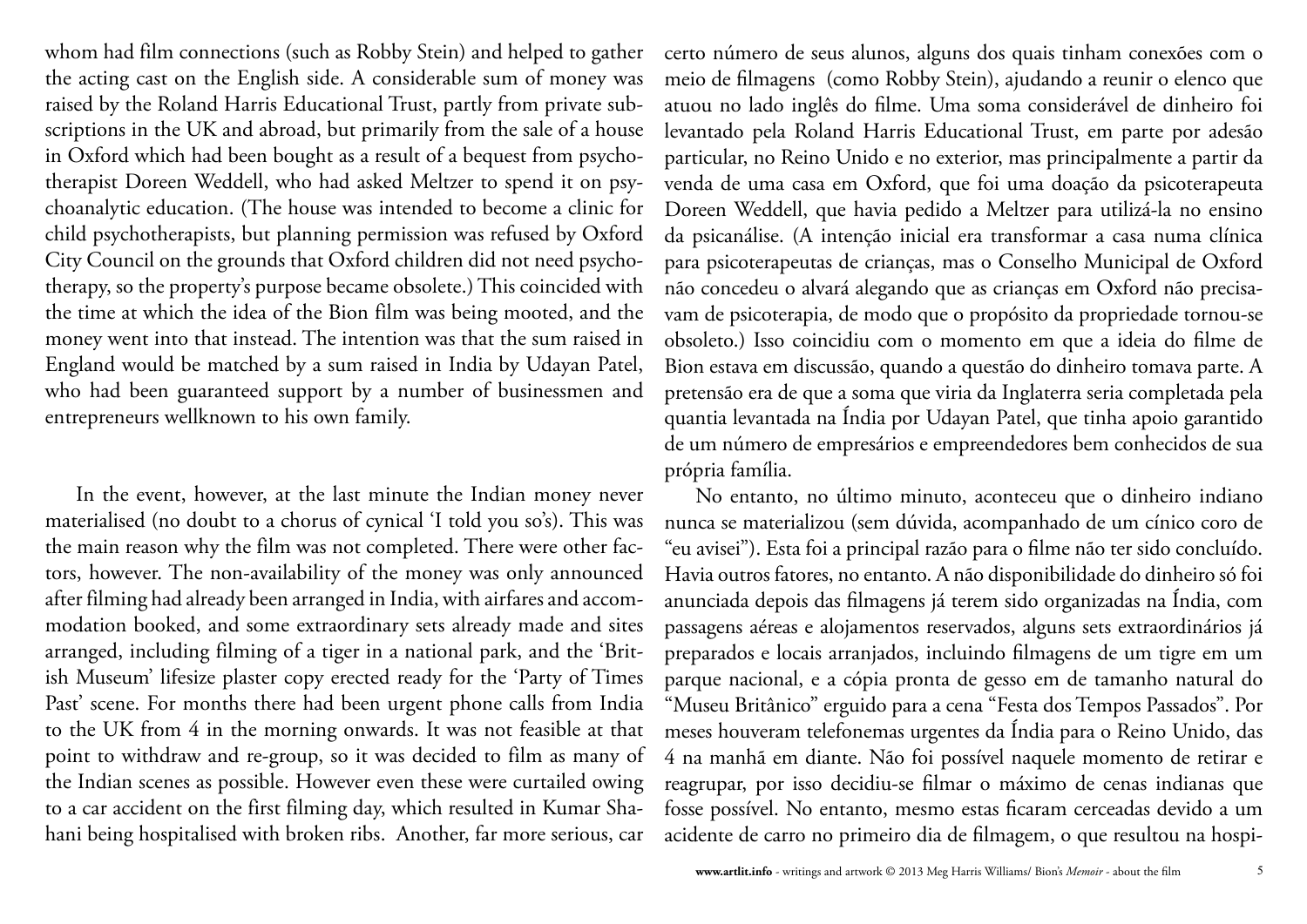accident occurred some months later, after which my mother Martha Harris became permanently disabled. She had been a major supporter and facilitator of the film; Bion had been her own supervisor; her husband Roland (a poet and teacher who died in 1969) had been an analysand of Bion's and she believed he had been influential in encouraging Bion to take up a more creative format to express his ideas. It was she who invited Bion back to lecture at the Tavistock Clinic in the later 1970s, and who encouraged Meltzer to study and write about his work in lectures for her students (published as *The Kleinian Development*). Meltzer has described how her constant knitting of stripey jumpers during the filming soothed and harmonised the 'plethora of prima donnas' (*Enabling and Inspiring: A Tribute to Martha Harris,* p. 326;

### http://www.karnacbooks.com/Product.asp?PID=32952&MATCH=1

She was, she said, surprised to find herself *faute de mieux* in the role of a film producer, after originally expecting merely to offer advice and encouragement. She was well aware that any creative entreprise entailed some risk (as in the risks she was prepared to take with people, in her student selection at the Tavi) but she preferred to give intuition a chance.

I was not in India at the time of the filming myself, since at that time I was expecting the birth of my third child. But entertaining reports came in of how children scaled the walls of the public garden in Delhi where some scenes were being filmed, screaming 'Hello Minister!' as this was the time when the TV programme 'Yes, Minister' was being screened (with Nigel Hawthorne, who was playing the role of Psychoanalyst in the film), and it was if anything even more popular in India than in the UK.

The dedication of the participants was such that for some years

talização de Kumar Shahani com as costelas quebradas. Aconteceu outro acidente de carro muito mais grave alguns meses mais tarde, depois que minha mãe Martha Harris já tinha se desligado permanentemente. Ela era uma importante defensora e facilitadora do filme; Bion tinha sido seu supervisor; seu marido Roland (poeta e professor que morreu em 1969) tinha sido um analisando de Bion e ela acreditava que ele tinha tido influência encorajando Bion para que ele desse um formato mais criativo à expressão de suas ideias. Foi ela quem convidou Bion de volta para lecionar na Clínica Tavistock nos finais da década de 1970, e foi ela que mais tarde encorajou Meltzer a estudar e escrever sobre seu trabalho em palestras para seus alunos (publicados como *O Desenvolvimento Kleiniano*). Meltzer descreveu como a tapeçaria constante dela com os saltimbancos durante as filmagens pacificou e harmonizou a "plethora of primadonnas" ["abundância de estrelismos"] (*O que inspirou e possibilitou: A Tribute to Martha Harris,* p 326);

## http://www.karnacbooks.com/Product.asp?PID=32952&MATCH=1

Ela disse que ficou surpresa ao encontrar a si mesma, faute de mieux (por falta de coisa melhor), no papel de produtora de filmes, após expectativas iniciais de apenas oferecer conselhos e encorajamento. Ela estava bem ciente de que qualquer empreendimento criativo implicava algum risco (tal qual os riscos que ela estava disposta a assumir com as pessoas, na sua seleção de alunos no Tavi) mas ela preferiu dar uma chance à intuição.

Eu mesma não estava na Índia na época das filmagens, já que naquela ocasião eu estava esperando o nascimento do meu terceiro filho. Mas os divertidos informes vieram com a descrição de como crianças escalavam os muros do jardim público em Delhi, onde algumas cenas estavam sendo filmadas, gritando "Olá, Ministro!", por conta de um programa de TV exibido à época chamado "Sim, Ministro" (com Nigel Hawthorne, que era o psicanalista no filme), que ficou, inclusive, mais popular na Índia que no Reino Unido.

**www.artlit.info** - writings and artwork © 2013 Meg Harris Williams/ Bion's *Memoir* - about the film 6 A dedicação dos participantes foi de tal que alguns anos depois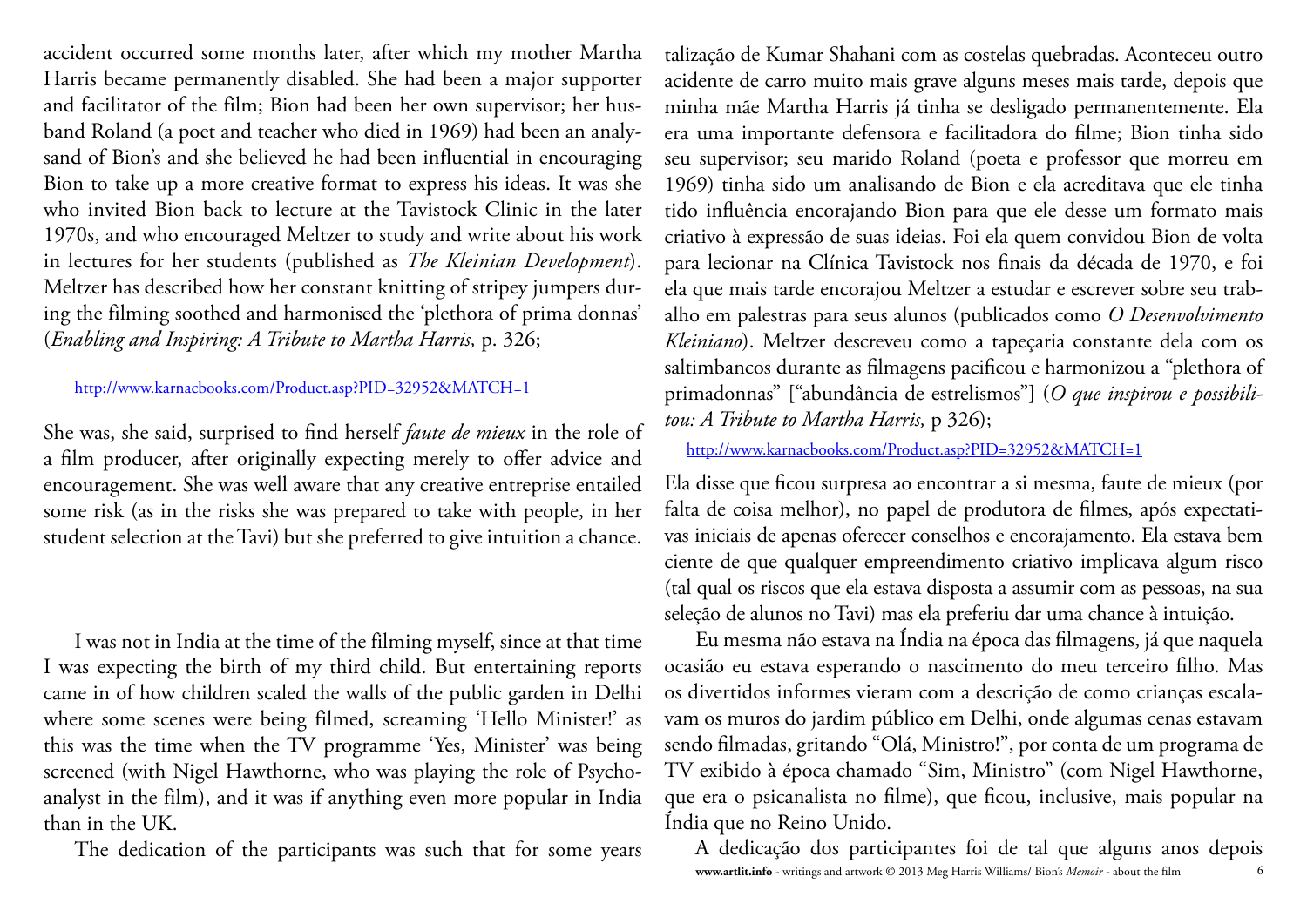afterwards, attempts were made to resurrect the film. Clearly however it would have been impossible to collect the same group of fine actors together again, and of course the boy who played Bion had grown up. Not only this, but 1983– 4 was the point at which the previously buoyant British film industry took a downturn (in early Thatcherism) and was starved of finance. Various avenues were explored with high hopes but ultimately fizzled out for this reason. The RAI (Italian state television) was interested, but again an accident of mistiming intervened – the planned showing of the rushes in a full cinema at Pisa was aborted because the film was detained by customs officials and did not arrive in time for the showing. Instead, as the audience were all waiting, Meltzer delivered a spontaneous lecture.

Would the film have been completed had it not been for this series of accidents, or had the British Psychoanalytical Society given support for it? We shall never know. Shahani recounted to us his interview with Hanna Segal to ask for a grant from the Melanie Klein Trust, which was turned down. At that time Bion was not as famous as he is now, despite his former presidency of the Society, and maybe suspected his fate would be to be 'loaded with honours and sunk without trace' as he put it, obliterating his living ideas. The official view of the Kleinian establishment was that he had in effect gone senile from the time he left England for California; his publications from 1970 onwards were (and still are by some) disregarded, split off from his earlier works as if in some way dangerously offbeam if not quite crazy.

The reason Kumar asked me to collaborate with him on the script was that I had written an essay on the *Memoir of the Future*, whose third volume had just been published (by the Roland Harris Educational Trust's Clunie Press, in fact)*.* I was a literature student at the time and this was the first work of Bion's that I read, although inevitably I heard

foram feitas tentativas de ressuscitar o filme. Certamente, no entanto, seria impossível juntar o mesmo grupo de bons atores novamente e, claro, ogaroto que havia feito o papel de Bion já havia crescido. Não só isso, mas entre 1983– 4 foi o ponto em que a anteriormente viva indústria cinematográfica britânica entrou em recessão (no início do thatcherismo) e ficou carente de finanças. Vários caminhos foram explorados com grandes esperanças, mas por fim o fracasso ocorreu por esta razão. A RAI (televisão estatal italiana) estava interessada, mas novamente houve um infortúnio, um desencontro – a exibição dos material improvisado, prevista para um cinema cheio em Pisa, foi abortada porque o filme ficou detido por oficiais e não chegou a tempo de ser apresentado. Em vez disso, como o público estava todo esperando, Meltzer provdenciou uma palestra espontânea.

Será que o filme teria sido concluído se não fosse a série de incidentes que sofreu, ou se a Sociedade Psicanalítica Britânica tivesse dado suporte para ele? Jamais saberemos. Shahani contou-nos sobre a sua conversa com Hanna Segal, para pedir uma bolsa da Melanie Klein Trust, que foi recusada. Naquela época Bion não era tão famoso quanto é agora, apesar de ter sido presidente da Sociedade, e talvez suspeitasse que seu destino fosse ser "carregado com honrarias e afundado sem deixar vestígios", como ele mesmo disse, tendo suas vivas ideias obliteradas. A posição oficial establishment kleiniano era de que ele tinha ficado senil a partir do momento que deixou a Inglaterra rumo a Califórnia; suas publicações de 1970 em diante foram (e ainda são, segundo alguns) desconsideradas, separadas do seu trabalhos anteriores, como se fossem de alguma forma perigosamente equivocadas, se não completamente loucas.

O motivo de Kumar ter me pedido para colaborar com ele no roteiro foi por eu ter escrito um ensaio sobre o Memoir of the Future, cujo terceiro volume tinha acabado de ser publicado (pela Roland Harris Educational Trust Clunie Press, na verdade). Eu era uma estudante de literatura na época e esta foi a primeira obra de Bion de que eu li, embora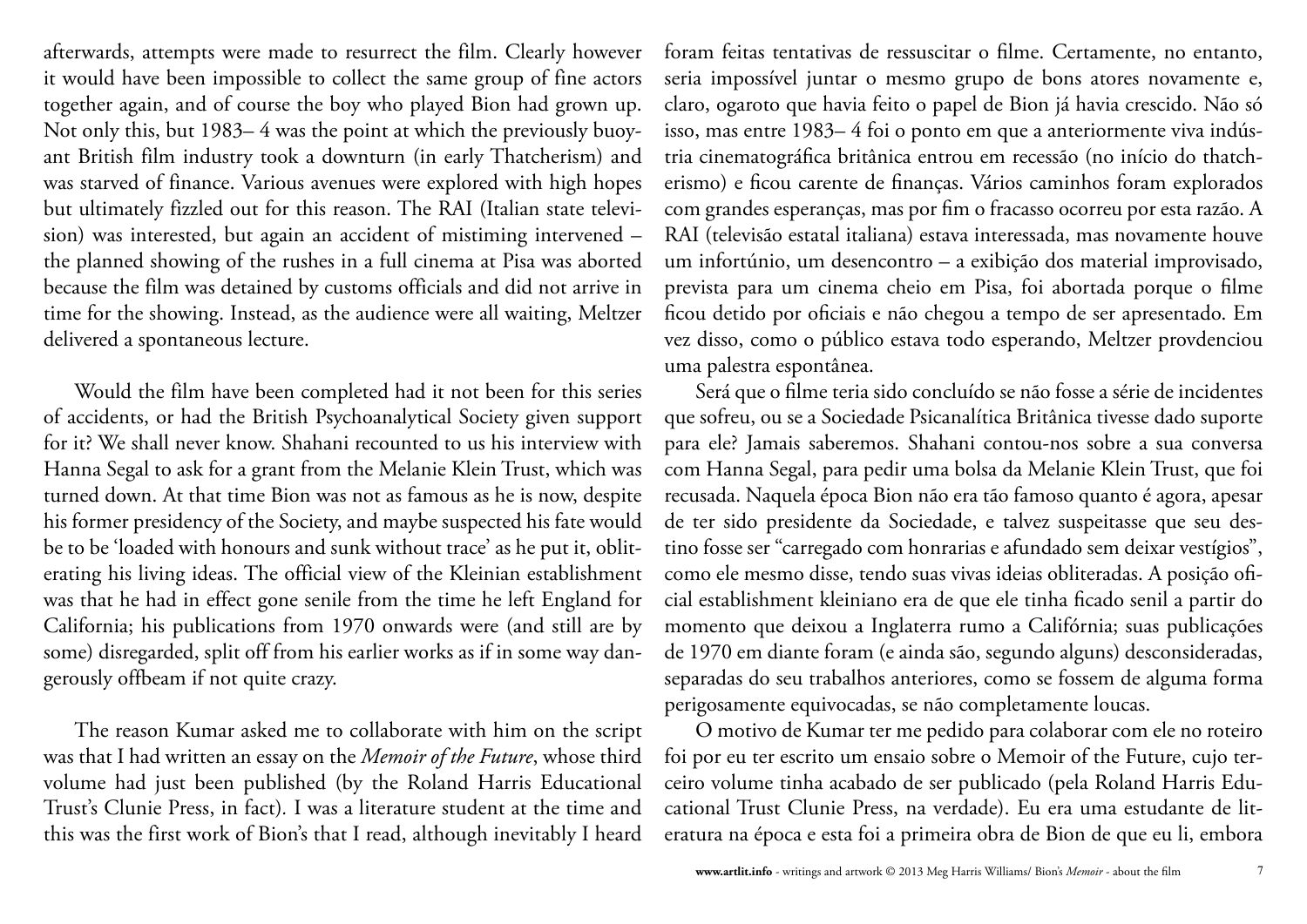him talked about in my family. Tom Bayley was an open-minded editor of the *International Review of Psychoanalysis* and in 1983 he published my essay, which was of course a literary one; meanwhile Lisa Miller asked me to write a review-article on *The Long Week-End*, also published in 1983. Kumar and Udayan wished to approach Bion's ideas from an artistic vertex, and to convey a metaphorical self-analytic process via the story of this particular thinker. In preparation for writing the script, hours were spent in the genuine British Museum (Library) researching the First World War, and with Kumar, watching archived films in the Imperial War Museum. Discussions were held with Mrs Francesca Bion with the opportunity to read some as yet unpublished material. I also went on my first trip to northern India, accompanied by my husband, father-in-law Arthur Hyatt Williams (who knew Hindi), and two small children. Many hilarious and lively meetings were held at our extendedfamily house in Highgate and in the mountains of Tuscany, where the structure and content of the film was worked out. Meltzer joked that it would overtake *ET* (currently running) at the box office. That was, in fact, the way we felt about it, whilst being well aware of course that in actuality its audience would only ever be miniscule.

Looking back, it is remarkable how almost everyone involved in making the film, including its distinguished cast of actors, retained a special feeling for that experience, despite its never achieving fruition; several said it took on the significance of a life-event. I suspect this was largely due to the 'combined object' style supervision of Meltzer & Harris. Much psychology lay behind the on-site knitting in the courtyard of the 'British Museum' mockup in New Delhi. Psychology that was itself based on my mother's Bion-inspired skills at managing work-group situations at the Tavistock. People were knit together inevitavelmente eu já tivesse ouvido falar dele em minha família. Tom Bayley era o editor mente-aberta da *Revista Internacional de Psicanálise*  e, em 1983, ele publicou meu ensaio, que era, naturalmente, de literatura; nesse ínterim, Lisa Miller pediu-me que escrevesse um comentárioartigo sobre *The Long Week-End*, também publicado em 1983. Kumar e Udayan tinham a vontade de abordar as ideias de Bion a partir de um vértice artístico, e de conduzir um processo metafórico de auto-análise via a história deste pensador especial. Em preparação para escrever o roteiro, horas e horas foram gastas na autêntica (Biblioteca do) Museu Britânico, pesquisando sobre a Primeira Guerra Mundial, e outras tantas com Kumar, assistindo filmes arquivados no Imperial War Museum. Foram realizadas discussões com a senhora Francesca Bion, havendo oportunidade para leitura de alguns materiais ainda inéditos. Eu também fui em minha primeira viagem ao norte da Índia, acompanhada de meu marido, meu sogro Arthur Hyatt Williams (que sabia Hindi), e dois filhos pequenos. Muitos momentos e encontros hilariantes e vivos foram realizados em nossa familiar extensão-de-casa em Highgate e nas montanhas de Toscana, onde a estrutura e o conteúdo do filme foi trabalhado. Meltzer brincava que o filme iria ultrapassar ET (que estava em exibição à época) nas bilheterias. Esse era, de fato, o modo como nos sentiamos a respeito, ao mesmo tempo em que estávamos bastante cientes, é claro, de que na realidade a sua audiência seria minúscula.

Olhando para trás, é notável como quase todos os envolvidos na realização do filme, incluindo o seu distinto elenco de atores, manteve um sentimento especial para com a experiência, apesar de sua fruição nunca ter sido alcançada; muitos disseram que aquilo adquiriu a importância de um acontecimento-na-vida. Eu suspeito que isso se deu, em grande parte, em decorrência da supervisão estilo "objeto combinado" de Meltzer & Harris. Havia muita psicologia nos por trás das produções nos pátios da maquete do "British Museum", em Nova Delhi. Psicologia que se assentava nas habilidades, de inspiração bioniana, da minha mãe,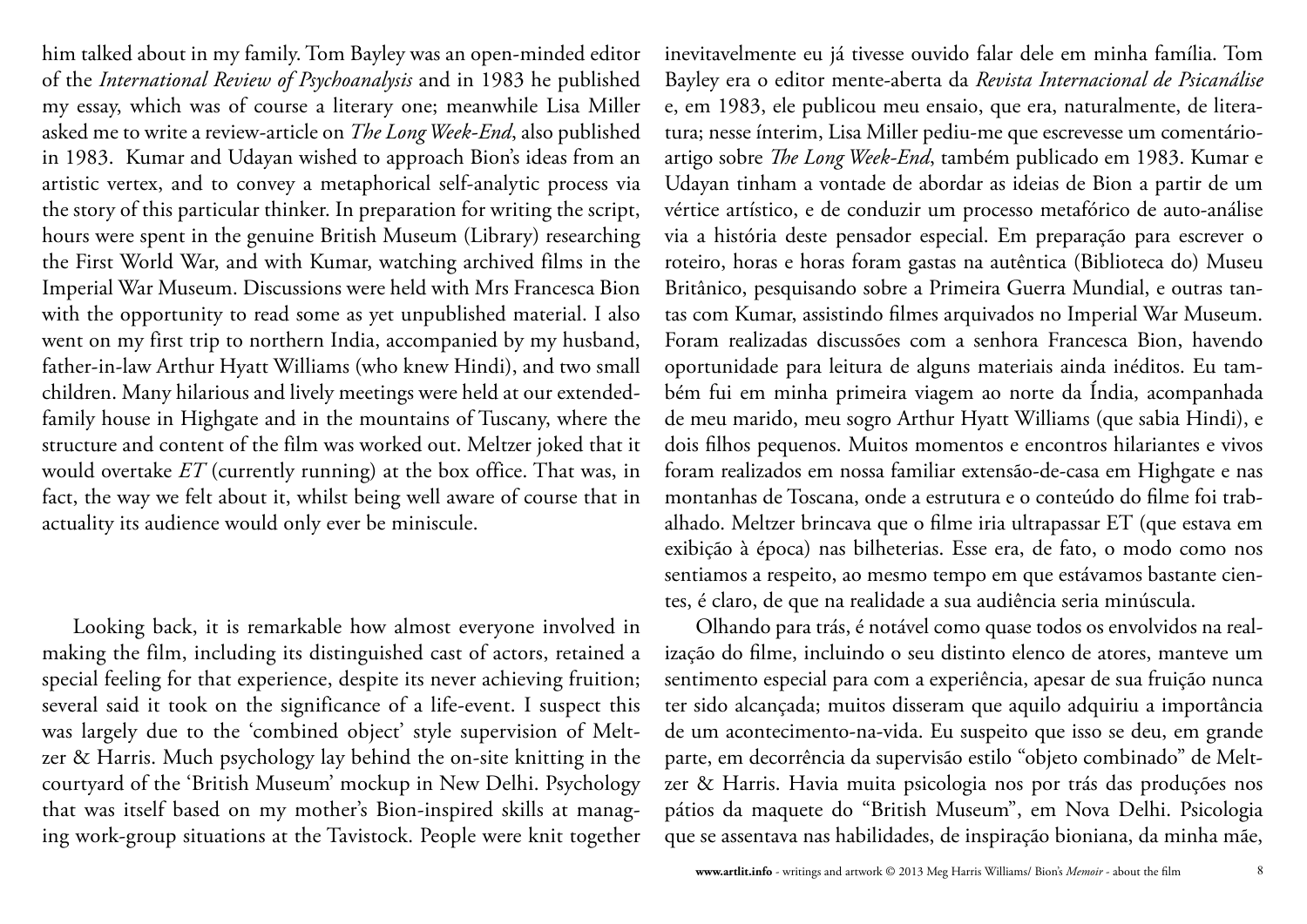rather than unravelling.

After my mother's death, at the instigation of Alaknanda Samarth who played the major role of Bion's childhood ayah (nanny), I wrote the story of the filmscript in the form of a narrative poem, specifically for Alak to do a performed reading. The ayah was in effect Bion's 'Indian mother', the first source of his eastern philosophical influence, deeply internalised in his psyche. In a sense, as an internal object, she governed the course of much of his subsequent thinking and marked out its difference from the standard psychoanalytical dogma of any western school. Many of those involved in the film, including Nigel Hawthorne, Trevor Bentham, and Angela Pleasence, came to Alak's first reading in London, to reunite in memory of the Indian adventure. I published this verse narrative at the end of my book *The Vale of Soulmaking:*

http://www.karnacbooks.com/Product.asp?PID=18426&MATCH=1

and used parts of it in my revised reading of Bion's autobiographies in *Bion's Dream:*

#### http://www.karnacbooks.com/Product.asp?PID=29078

The above story is intended to convey some of the significance which this film acquired in the lives of the wide 'family' of those involved in the attempt to bring it to fruition, and the bittersweet quality of the memory of the enterprise. It must be remembered, after all, that the film as it currently exists is not a film at all, but a collection of unedited rushes. Hence the reluctance to show it to an audience, however well informed they may be about Bion and his ideas. In particular I regret that none of the Norfolk scenes of Bion's schooldays were filmed, despite our lengthy driving around in search of the best sites – reedy rivulets, expanses of blue sky, Ely Cathedral riding the landscape like a ship …

no manejo de situações de grupos de trabalho no Tavistock. As pessoas foram ficando cada vez mais unidas ao invés de se separarem.

Após a morte de minha mãe, por encorajamento de Alaknanda Samarth, que interpretou majoritariamente o papel da aia de infância de Bion (babá), eu escrevi a história do script na forma de um poema narrativo, especificamente para Alak fazer uma leitura preformática. A aia era, efetivamente, a 'mãe indiana' de Bion, a primeira fonte de sua influência oriental filosófica, profundamente internalizada em sua psique. Em certo sentido, como um objeto interno, ela orientou o curso de grande parte de seu pensamento posterior e foi marcante na sua diferença com relação ao dogma psicanalítico standard de qualquer escola ocidental. Muitos dos envolvidos no filme, incluindo Nigel Hawthorne, Trevor Bentham, e Angela Pleasence, vieram para a primeira leitura de Alak, em Londres, para se reunirem em memória da aventura indiana. Eu publiquei esta narrativa em versos no final do meu livro *The Vale of Soulmaking*:

### http://www.karnacbooks.com/Product.asp?PID=18426&MATCH=1

e utilizei partes dele na minha leitura revisada das autobiografias em *Bion's Dream*:

### http://www.karnacbooks.com/Product.asp?PID=29078

A história acima trás o intento de transmitir um pouco da importância que este filme adquiriu na vida da ampla "família" dos envolvidos, na tentativa de oferecer algum desfrute e na qualidade agridoce da memória desse empreendimento. Por fim, deve-se levar em conta que, o filme, tal qual se encontra atualmente, não é um filme completo, mas um junção de trechos não editados. Daí a relutância em mostrá-lo para uma audiência, por mais informada que ela esteja com relação a Bion e suas ideias. Em particular, eu lamento que nenhuma das cenas de Bion na escola, em Norfolk, foram filmadas, apesar da nossa longa perambulação em busca dos melhores locais – finos regatos, expansivos céus azuuis, as panorâmicas em Ely Cathedral...